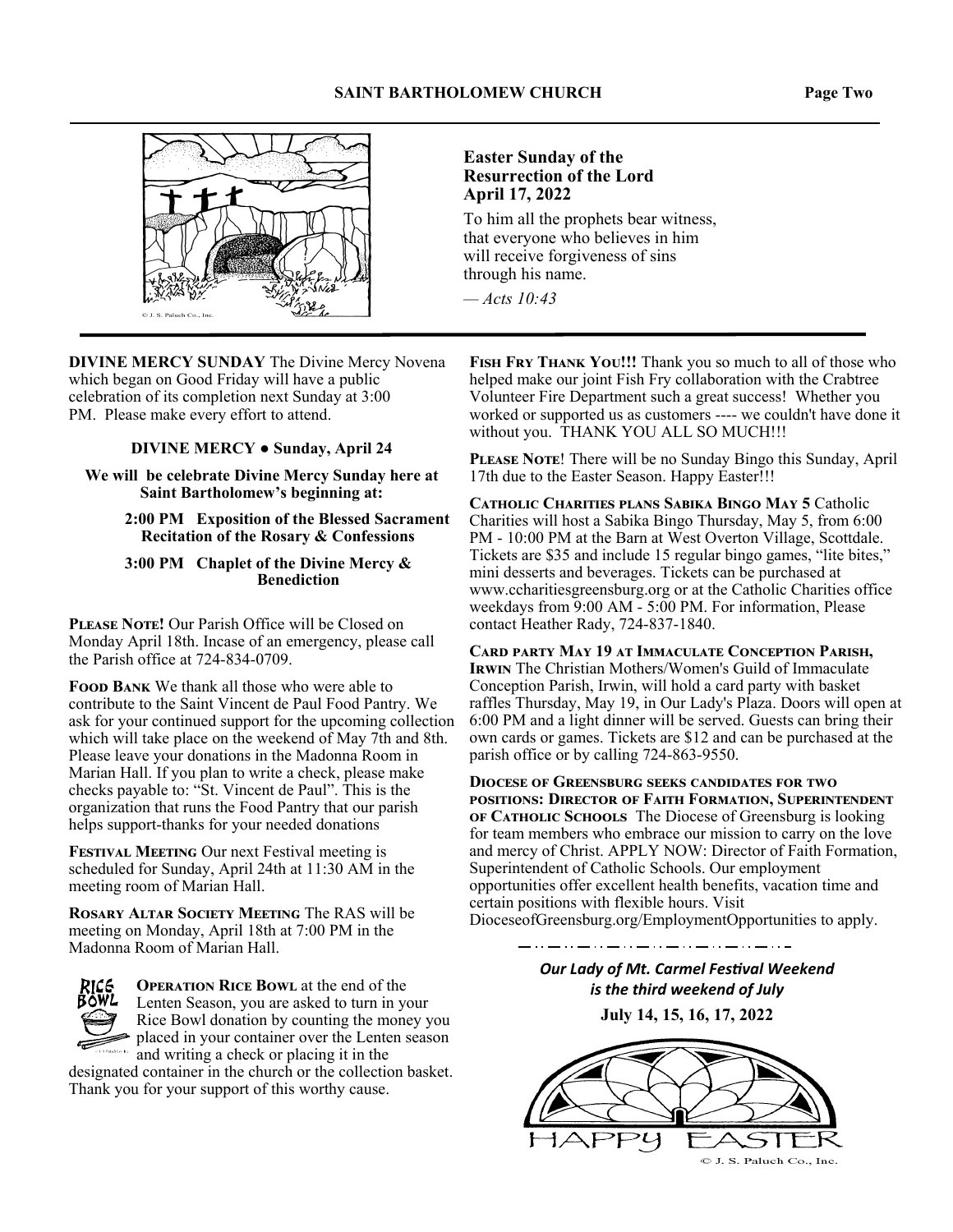# **S6,500 CASH GIVE-A-WAY**

**Benefits The Crabtree Fireworks** 

WINNING NUMBERS TAKEN FROM THE 7:00 P.M. PICK-3 PA DAILY EVENING LOTTERY ON:

# **SATURDAY JULY 30, 2022**

Not responsible for typographical errors. Bonus number does not qualify. Void after 30 days.<br>All unsold tickets become property of Mt. Carmel Festival, Crabtree, PA. \$100.00 to seller of the<br>All unsold tickets be religious winning ticket. Must sell minimum of 25 tickets to qualify - Stubs must be returned by 07/24/22. Winnings awarded in compliance with IRS Notice 1340.

Tickets compliments of: Clement L. Pantalone Funeral Home

**DONATION: \$10.00 THANK YOU!**  **Festival Ticket** 

St. Bartholomew Festival ticket is now available for purchase or if you would like to sell some. Each ticket is \$10 a piece. You can call the Parish Office at 724-834-0709 if you are interested. We will have ticket sellers at the end of each weekend Mass starting at the beginning of May!

**ANNUAL SAINTS CYRIL AND METHODIUS LECTURE MAY 12 IN PITTSBURGH** The 22nd annual Saints Cyril and Methodius Lecture sponsored by the Byzantine Catholic Seminary will be available in person and via livestream Thursday, May 12, at 7:00 PM at the St. John Cathedral Center, Munhall. The Rev. Dr. Radu Bordeianu, associate professor of theology at Duquesne University and assistant priest at Holy Trinity Greek Orthodox Church in Pittsburgh, will speak on "The Church As a Family." A reception will follow. Admission is free, but registration is required at www.bcs.edu (by April 28 for in-person attendance). Additional information is available by calling 412-321-8383 or emailing office@bcs.edu.

RAS FLEA MARKET CANCELLED Despite their best efforts, the Rosary Altar Society has decided to cancel their April 30th Flea market due to the low number of local vendors reserving a spot date. Vendors who did pay to reserve space will receive a full refund. Thanks to all who supported this event in the past. If you have any questions, please contact Debby Gretz at 724-836-1019.

#### *Fiscal Year July 1, 2021 to June 30, 2022 April 3, 2022*

|                                      | 214.00  |
|--------------------------------------|---------|
|                                      |         |
|                                      | 1052.00 |
| Total Offertory Collection Amount \$ | 6387.70 |
|                                      |         |
|                                      |         |

Envelopes Mailed 392 ● Envelopes Returned 125

*Thank you for your generous financial support* 

| DLA Goal:                | \$30,760 |
|--------------------------|----------|
| DLA Amount as of 3/27/22 | \$21,430 |

**PLEASE KEEP IN YOUR PRAYERS THOSE ON SAINT BART'S SICK** LIST: Joanne Adams, Linda Blum, Vickie Butchko, James Bushey, Mary Beth Cox, David DeMatto, Alanno Derito, Carolyn Falo, Anna Marie Lomack, Vera Miller, Chuck and Linda Pinazza, Garry Allen Pitchetti, Pat Tasser.

**DIOCESE OF GREENSBURG CATHOLIC SCHOOLS SEEK SUBSTITUTE TEACHERS** The Catholic schools of the Diocese of Greensburg are accepting applications for substitute teachers. Send current resume to the Office of Catholic Schools at CatholicSchools@DioceseofGreensburg.org. For more information, call 724-552-2594.

**POSITIONS AVAILABLE AT CHRIST OUR SHEPHERD CENTER** Christ Our Shepherd Center, the Diocese of Greensburg's conference center and adjacent priests' retirement home, is seeking a part-time cook (culinary school education or equivalent experience in quantity cooking is desired; hours are mostly daylight). Forward a resume or standard application form to HR@DioceseofGreensburg.org or Human Resources, 723 E. Pittsburgh St., Greensburg, PA 15601. For information, call 724-834-7350.

\_ . . \_\_ . . \_\_ . . \_\_ . . \_\_ . . \_\_ . . \_\_ . . \_\_

*The financial information for April 10rd and DLA Report for April 3rd will be in next week's bulletin due to the holiday and the bulletins companies deadline.* 

**SANCTUARY CANDLE...burning in memory of Mary** Jane Givogri by Josephine Mangini.

\_ . . \_\_ . . \_\_ . . \_\_ . . \_\_ . . \_\_ . . \_\_ . . \_\_

**OUR LADY OF MOUNT CARMEL CANDLE ....burning in** the memory of Ronnie Grkman by Sister Eleanor.

**SACRED HEART CANDLE....burning in memory of Tom** Trumbetta Jr. by Rich and Marianne Trumbetta.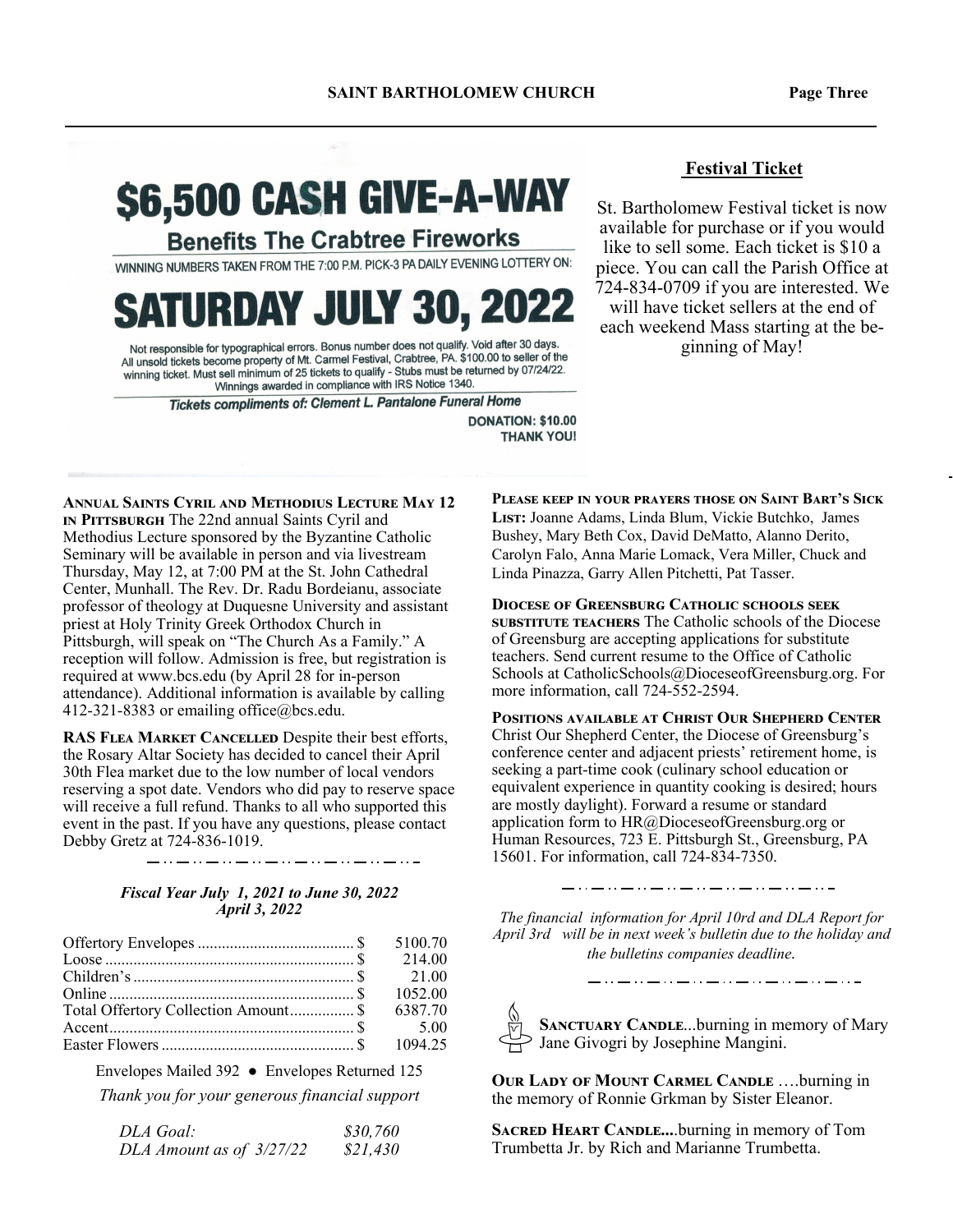#### Sunday, April 17 – April 23 , 2022

| SunMass, 8:00 AM & 10:30 AM, Church  |  |
|--------------------------------------|--|
| Mon Parish Office is Closed          |  |
| Support Group, 6:00 PM, Madonna Room |  |
| RAS Meeting, 7:00 PM, Madonna Room   |  |
| Sat Mass, 5:00 PM, Church            |  |

**Food Pantry Collection** We ask for your continued support for the upcoming collection which will take place on Saturday/Sunday May 7th and 8th. Please, bring your items to the Madonna Room in Marian Hall. Items that are in need include peanut butter and jelly, canned fruits and vegetables, pasta items, soap products, diapers. cereal, canned soups, stews, tuna, boxed meals and paper products. The food pantry also welcomes monetary donations. If you are going to write a check, please make payable to: "*St. Vincent de Paul".* 

### Liturgical Roles

| Mass Date<br>& Time                                                         | Altar<br><b>Servers</b>       | Ministers of<br>Holy Communion | Lector      |
|-----------------------------------------------------------------------------|-------------------------------|--------------------------------|-------------|
| CHECK YOUR SCHEDULES ON ST. BART'S WEBSITE<br>www.stbartholomewcrabtree.org |                               |                                |             |
| 4/23/22<br>5:00 PM                                                          | <b>B.</b> Pigza<br>S. Pigza   | <b>B.</b> Altimore             | K. Patrick  |
| 4/24/22<br>8:00 AM                                                          | A/N Hardaway<br>N. Hardaway   | <b>B.</b> Rock                 | K. Dominick |
| 4/24/22<br>10:30 AM                                                         | <b>B.</b> Naeger<br>L. Naeger | R. Holtzer                     | M. Sandorf  |

#### **EVERYTHING IS CHANGED**

 Easter changes everything. Having been raised from the dead, Jesus shatters the frightful images that haunt humanity. Betrayal, torture, crucifixion, death, burial these terrors pale in the brilliant glory of Jesus resurrected. Today's psalm guides our response to God's power: "it is wonderful in our eyes." Today is indeed a day for wonder, for gasping in astonishment at Jesus' resurrection. For all of human history, death had been final. In the Acts of the Apostles, though, Peter testifies that Jesus, who was publicly executed, was raised to life by God. John's Gospel admits that the disciples "did not yet understand the Scripture that he had to rise from the dead." Even Jesus' closest friends were not expecting this innovation: life after death. In response to the Easter miracle, Paul tells us to become "a fresh batch of dough." Everything, even our very selves, must become new. Easter changes everything. Copyright © J. S. Paluch Co.